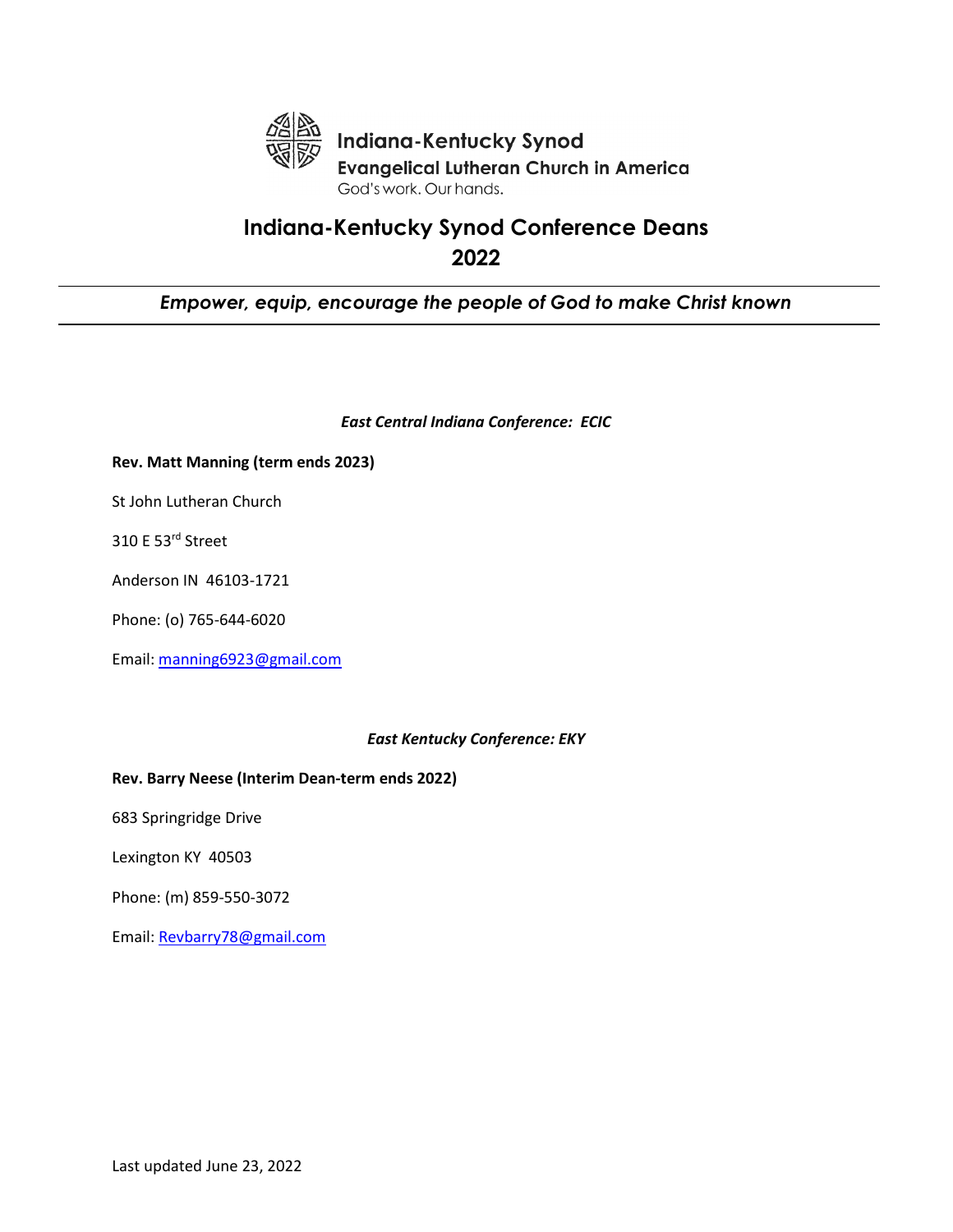#### *Evansville Conference: EVANS*

#### **Rev. Karen Husby (Interim Dean-term ends 2022)**

1025 E Chandler

Evansville IN 47714

Phone: (h) 812-422-4787

(m) 812-598-7831

Email: [kehusby@yahoo.com](mailto:kehusby@yahoo.com)

#### *Indianapolis Conference: INDPLS*

#### **Rev. Mark Havel (term ends 2023)**

Cross of Grace Lutheran Church

10792 N County Rd 210 E

Seymour IN 47274-9124

Phone: (o) 317-861-0977

Email: [pastormark@crossofgrace.org](mailto:pastormark@crossofgrace.org)

#### *Lafayette Conference: LAF*

## **Rev. Randy Schroeder (term ends 2023)**

Our Saviour Lutheran Church

300 W Fowler

West Lafayette IN 47906

Phone: (o) 765-743-2931

(m) 260-402-4476

Email: [randy@osluth.org](mailto:randy@osluth.org)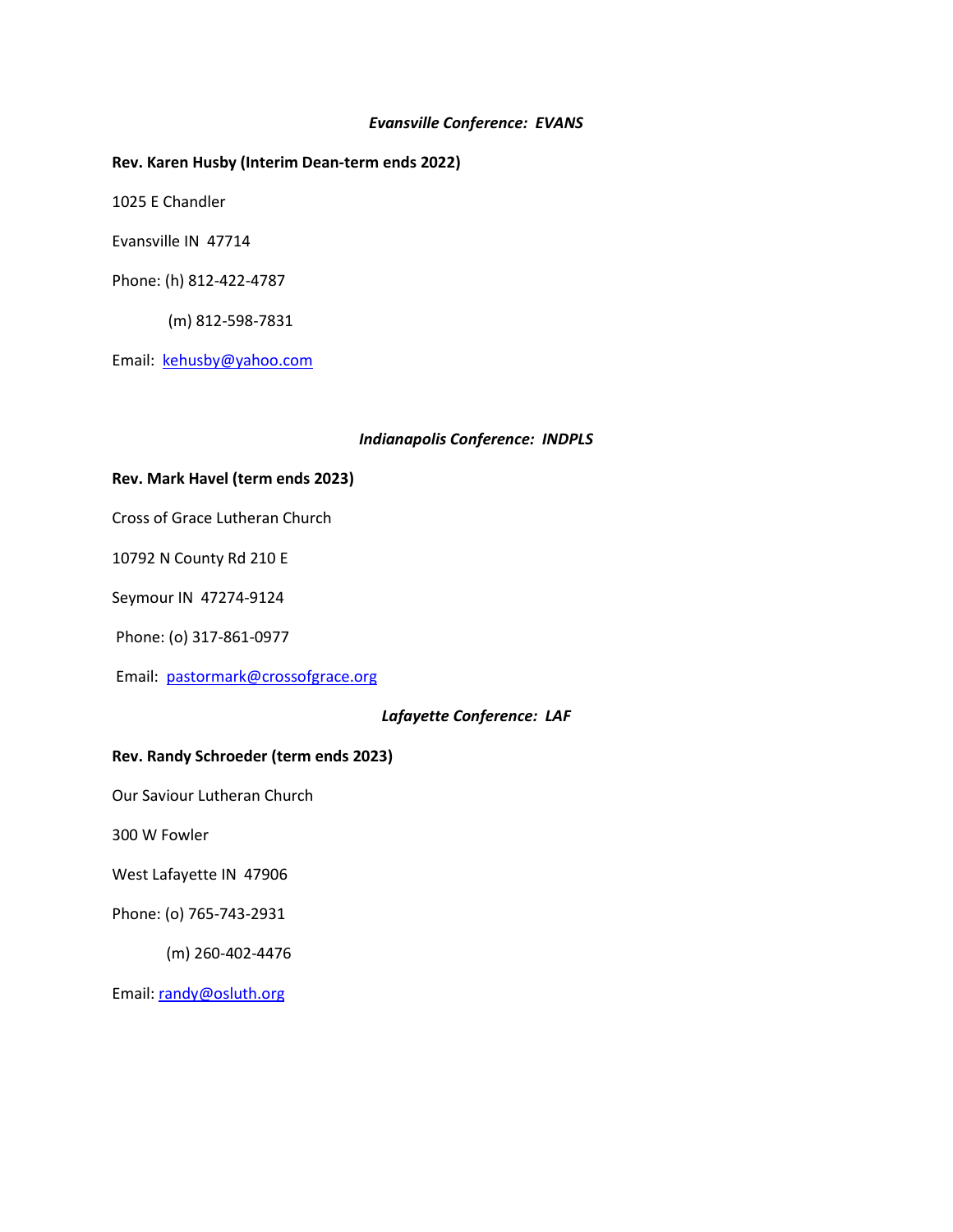# *North Central Conference: NCC*

**Dean not assigned**

## *Northeast Conference: NEC*

## **Rev. Martha Hampton (term ends 2024)**

Faith Lutheran Church

1700 E Pettit Ave

Fort Wayne IN 46806

Phone: (o) 260-486-2577

(m) 765-506-6752

Email: [pastormjh@hotmail.com](mailto:pastormjh@hotmail.com)